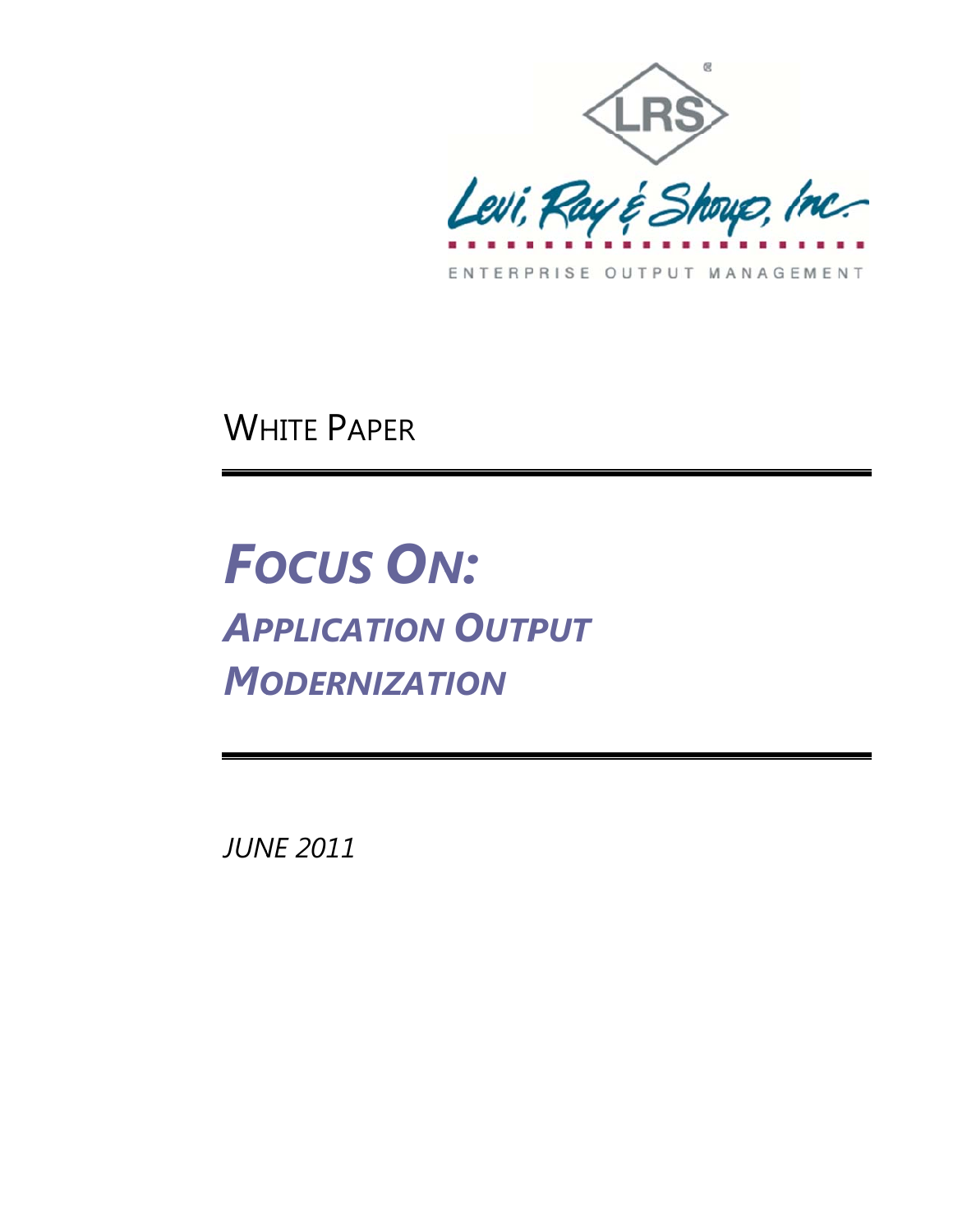© Copyright 2011 Levi, Ray & Shoup, Inc. All rights reserved. LRS, the LRS diamond logo, VPS, VPSX, and PageCenterX are registered trademarks and Innovate/Audit is a trademark of Levi, Ray & Shoup, Inc. IBM, CICS, and VTAM are registered trademarks of International Business Machines Corporation in the United States, other countries, or both. AFP is a registered trademark of Ricoh Company, Ltd. PostScript and PDF are registered trademarks of Adobe Systems Incorporated in the United States and/or other countries. UNIX is a registered trademark of The Open Group in the United States and other countries. Xerox is a trademark of Xerox Corporation in the U.S. and/or other countries. Windows is a registered trademark of Microsoft Corporation in the United States and other countries. PCL, PCL5 and PCL6 are U.S. registered trademarks of the Hewlett-Packard Company. Java and J2EE are registered trademarks of Sun Microsystems, Inc. TIFF is a trademark of Aldus Corporation.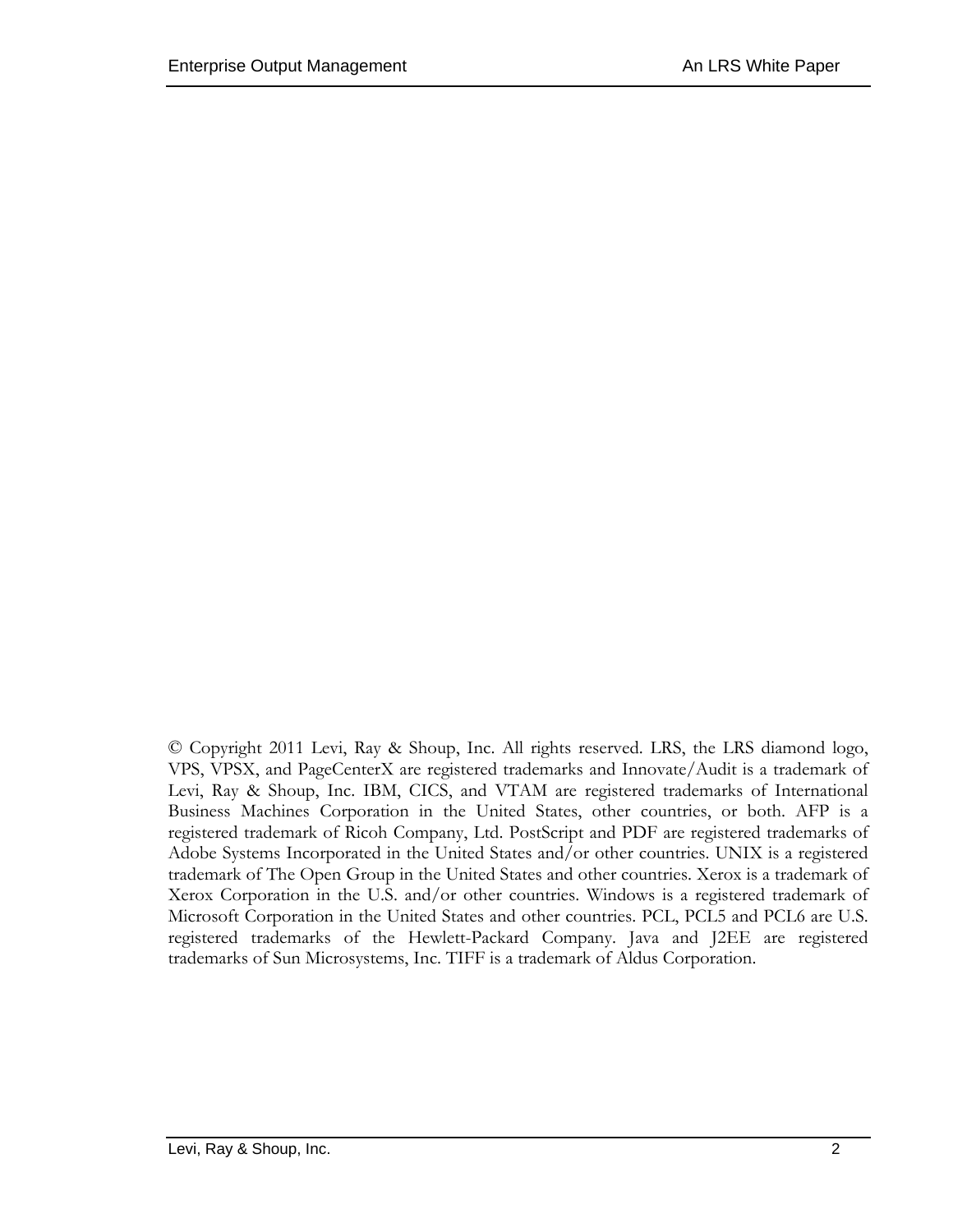# **Table of Contents**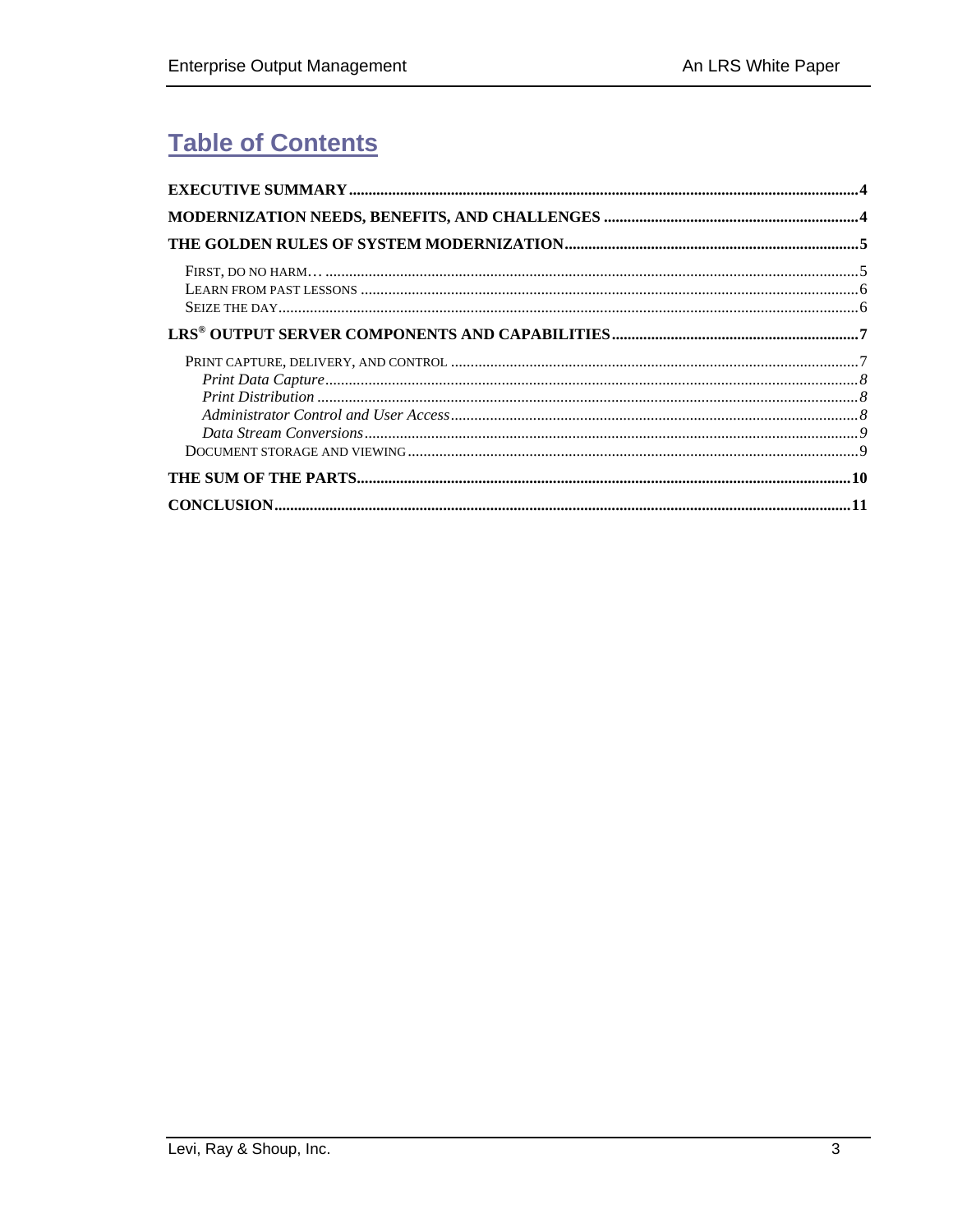## **EXECUTIVE SUMMARY**

In most large organizations, enterprise applications provide the data processing functions that support core business processes. Industry analysts estimate that there are between 100 and 200 billion lines of COBOL code running in active applications. COBOL, CICS, and other legacy programs support an estimated 70 percent of all business transactions.

Faced with ever-changing business and technology environments, organizations are looking to modernize their enterprise applications and the business-critical documents they create. This report will outline the needs, challenges, and benefits of application and output modernization projects.

# **MODERNIZATION NEEDS, BENEFITS, AND CHALLENGES**

For decades, the largest organizations in the world have relied on their enterprise applications for the majority of their information processing needs. Running on mainframe, UNIX, or a variety of other hardware platforms, these workhorse systems have been custom-tailored over time to support the specific requirements of businesses and their customers. Individual applications can streamline core business processes; taken together, they can give organizations a decisive edge over the competition.

The benefits of these systems come at a price, however. For example, the more a given application takes advantage of hardware- or OS-specific features and facilities, the more difficult future migration becomes. In addition, the aging workers that created and supported these proven systems are beginning to enter retirement. Faced with a shortage of staff with legacy coding skills, many enterprises are looking to leverage younger workers' experience with other hardware platforms and languages.

As a result, executives and IT managers are faced with a variety of unattractive options:

- Continue running the existing systems on what are perceived to be expensive, obsolete, or non-strategic computing platforms
- Assume the time and monetary costs of custom-developing replacement systems on new, less expensive platforms
- Replace legacy systems with packaged applications that support the new platform and/or technology, in hopes that the cost savings will outweigh the training expenses and functionality loss vis-à-vis the legacy system
- Utilize modernization tools to re-host existing legacy applications on more costeffective hardware platforms

The same issues apply when it comes to legacy printing and document archiving subsystems. Many documents used in a company's everyday operations are customtailored to meet specific business, legal, and/or regulatory requirements. In some instances, these valuable documents—and the systems that generated them—were originally state-ofthe-art but were never updated to leverage more modern technologies. In other cases, a patchwork of documents and systems may have been implemented in reaction to individual needs, not as a part of a strategic effort.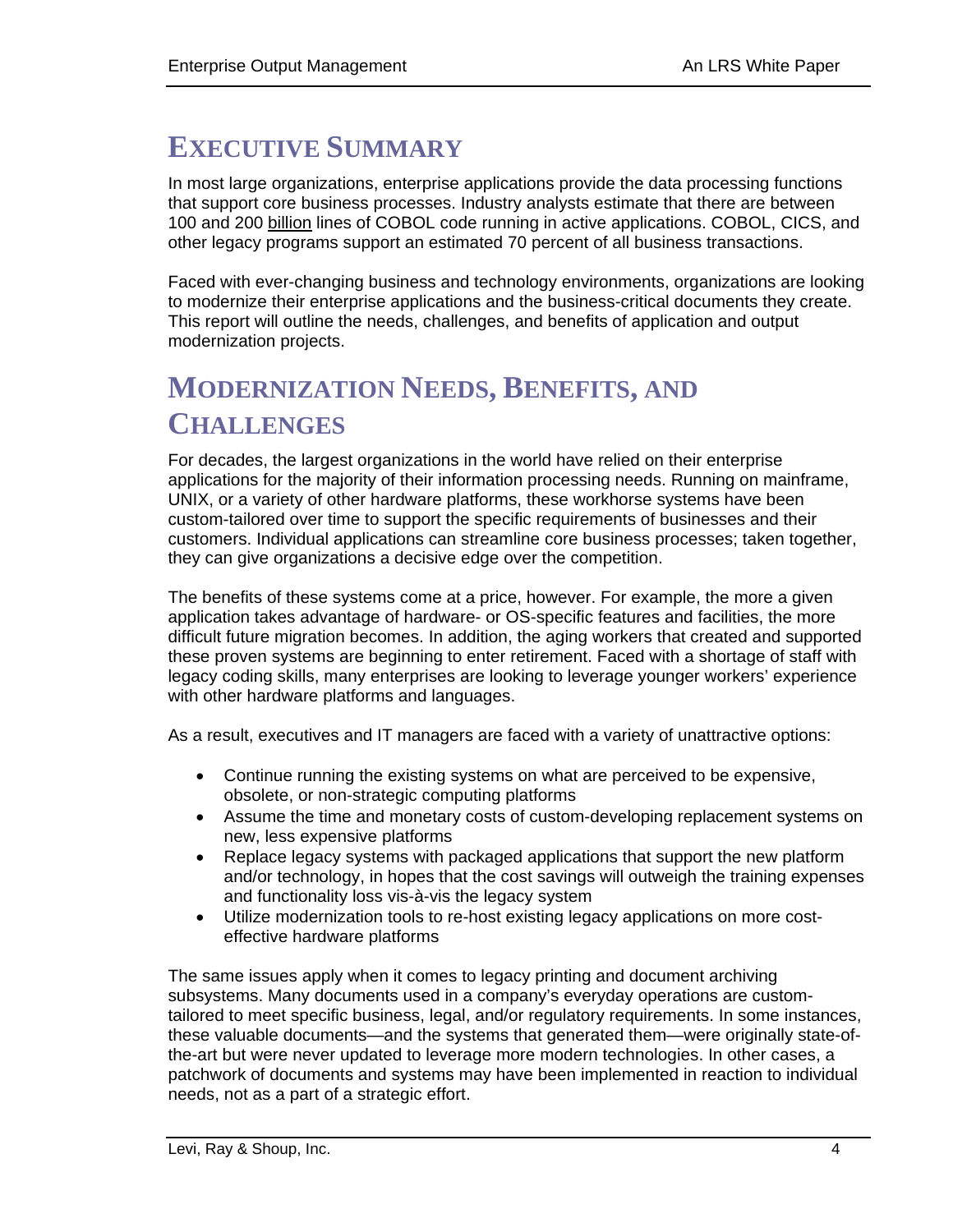The result of this tactical *"ready-fire-aim"* approach is a proliferation of data streams, device types, and hardware standards. In some cases, legacy systems required complex custom application code in order to insert special page formatting or data based on the document contents. This often involved adding special commands (e.g., printer escape sequences) into the data that could only be interpreted by a specific mainframe production printer or specialty output device.

Such environments present a variety of challenges for application modernization efforts. Firstly, the logic required to scan report data and customize document contents is typically quite complex. This is especially true for legacy applications that did not take advantage of Advanced Function Presentation (AFP) or other document composition technologies.

Perhaps more importantly, application modernization projects are often part of a larger platform migration effort. Output devices that were commonplace in the legacy environment (for example, high-volume Xerox or AFP mainframe printers) may not exist in the new environment. As a result, document formatting that was simple in the past may present a great challenge for modernization teams.

# **THE GOLDEN RULES OF SYSTEM MODERNIZATION**

A system modernization team, like any group of IT professionals, proceeds in accordance with best practices and time-tested techniques. Yet several pieces of advice from outside the world of computing can help teams achieve successes beyond their immediate project objectives.

## *First, do no harm…*

There are two main reasons why an organization would choose to modernize an existing application instead of replace it with a packaged solution. First and foremost, the current system likely provides unique functions or benefits that are not available in packaged systems. In addition, one advantage of an existing system is that the organization's employees, customers, and other stakeholders already know how to use it. The more similar a new system is to the one it replaces, the shorter the users' learning curve will be.

Just as a doctor would not attempt to heal a broken wrist by removing a patient's arm, modernization teams must ensure that a new system does not sacrifice important business functionality present in the existing system. Regarding document generation, management, and delivery, the new system should be able to produce and securely deliver all documents that are needed in critical business processes or which are required for regulatory compliance.

As previously discussed, one cannot expect a modernized system to perform every function in exactly the same manner as a legacy system. For example, an insurance agent may find that a customer quote letter formerly generated on a mainframe printer now arrives as a color PDF-formatted email attachment. Although the process is slightly different, the business need is the same, the information is the same, and the content is the same. As long as the agent has the ability to print the letter on an alternate device or send it to their customer electronically, the core business requirement can still be fulfilled.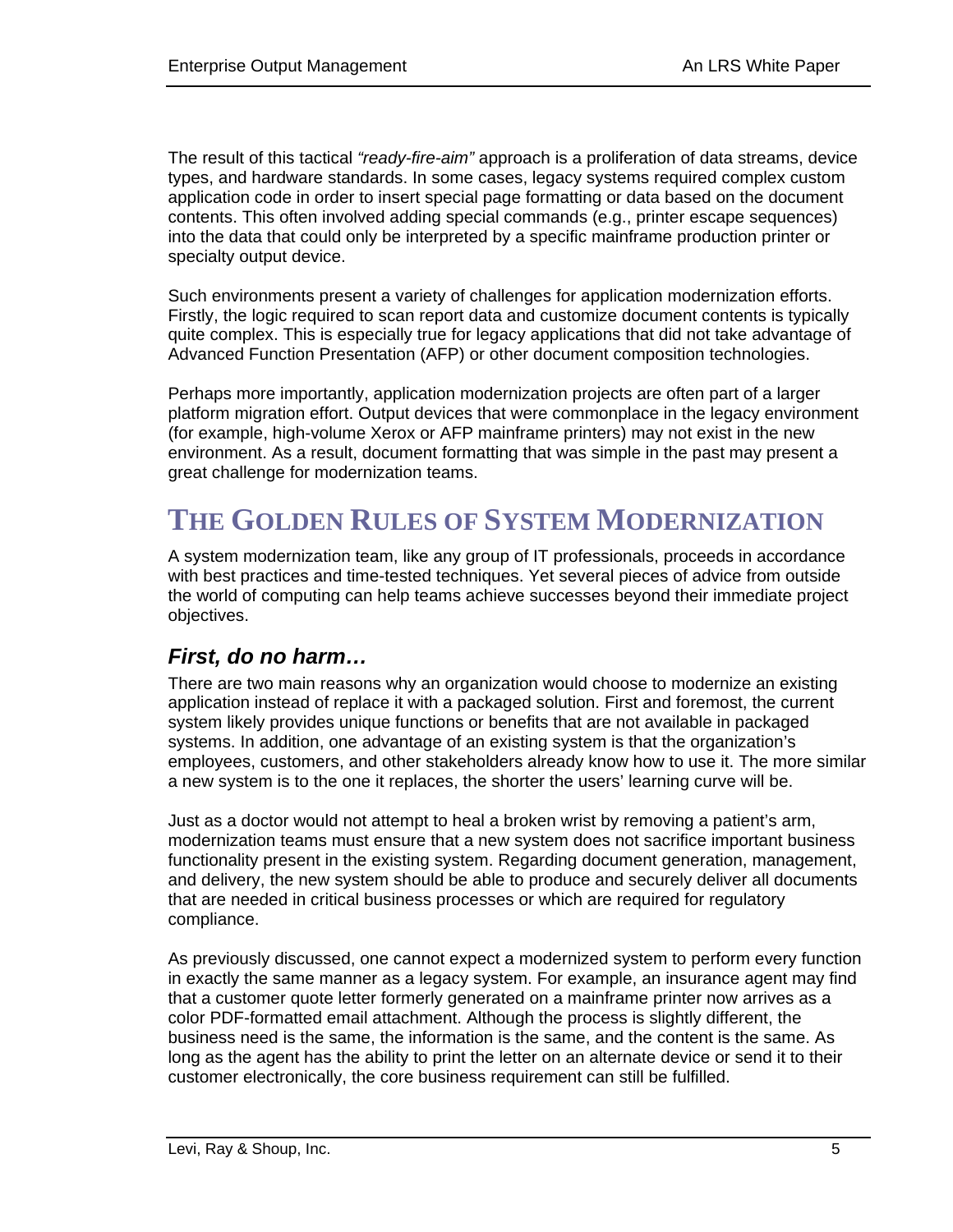## *Learn from past lessons*

In the end, there is one basic reason why system modernization is necessary: application code designed for the original platform or operating system generally will not run natively in other environments. Said differently, if yesterday's applications had been written with portability in mind (following POSIX standards, for example), there would be less need to modernize them today.

But modernization projects are not just a necessary evil. In fact, they represent great opportunities to gradually increase the portability and sustainability of systems going forward. By moving away from proprietary or platform-specific technologies and embracing open standards, companies can dramatically improve both system longevity and flexibility.

When it comes to enterprise documents, there are a multitude of proprietary technology hurdles to overcome. For example, legacy applications may have been hard-coded to produce output for a specific printer, fax server, or other output device. Very old systems may rely on special pre-printed stock in order to correctly print documents. Mainframe systems in particular were often designed to send print data over IBM's proprietary VTAM (SNA) protocol instead of today's more widely-accepted TCP/IP standard.

Any output management system deployed in the course of a modernization effort should:

- Be able to run on a variety of hardware platforms and operating systems
- Provide modular conversion from nearly any incoming data stream to any target format for delivery to printers, electronic archives, email systems, etc.
- Support electronic document formatting to eliminate the need for pre-printed forms
- Enable electronic document viewing and storage to replace legacy archives
- Relieve business applications of the burden of directly managing printers and electronic document delivery

In short, modernization projects offer a rare chance to "undo" past decisions that often hampered an organization's ability to face new business and financial realities. Those who cannot learn from history are doomed to repeat it.

## *Seize the day*

Modernization projects offer a chance to both correct past shortsightedness and to expand functionality for the future. Though major system enhancements are often outside the scope of an application modernization effort, planners should be prepared to exploit any and all "free" opportunities to improve their systems.

For example, organizations that include output management in their modernization plans can receive an unexpected windfall in the form of greatly increased delivery options. Unlike the purpose-built systems they replace, modern output management systems typically support email delivery, PDF document conversion, web document viewing, and other modern technologies. These options enable a modernization team to preserve and even extend the capabilities of proven legacy systems — with little or no additional effort.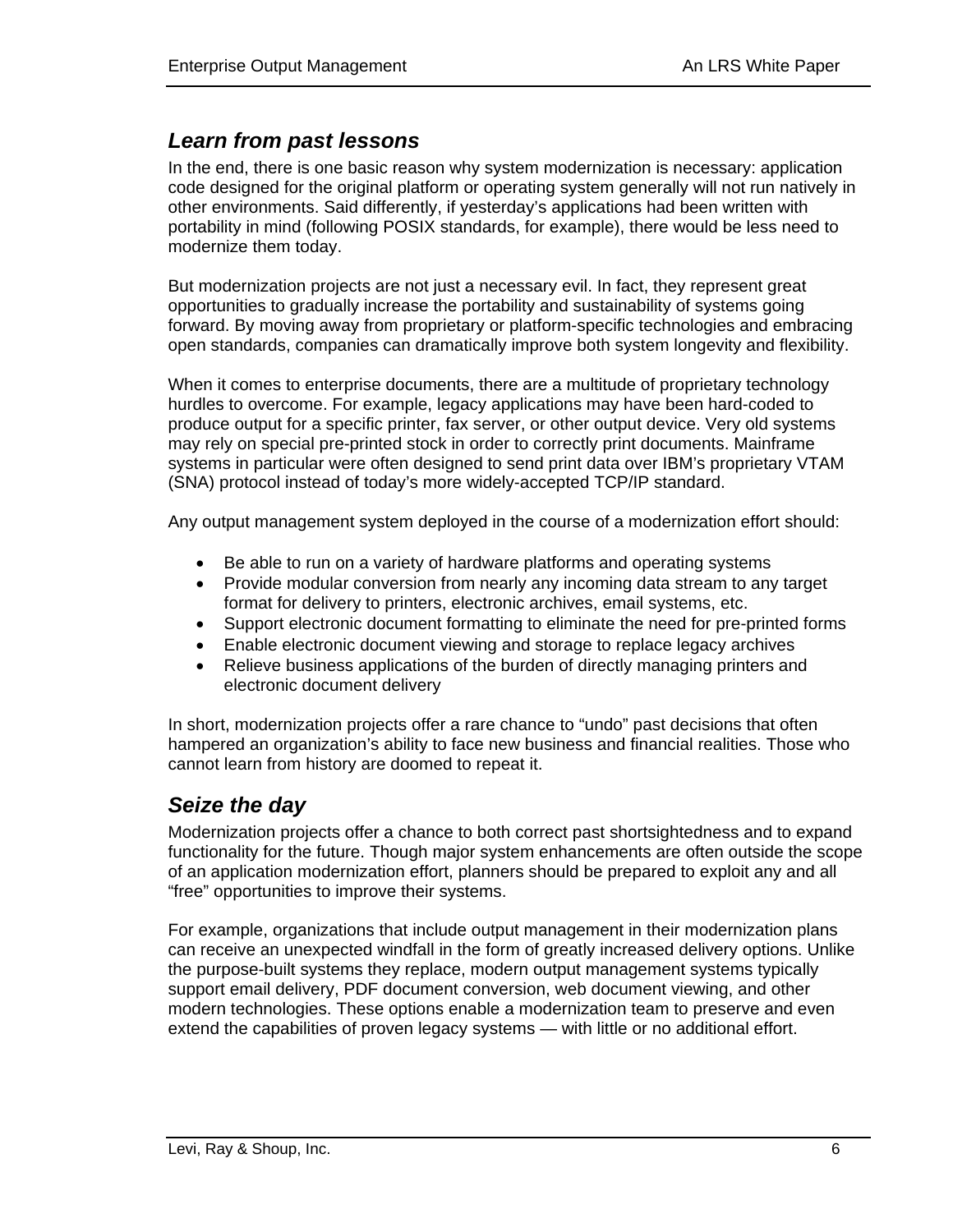# **LRS<sup>®</sup> OUTPUT SERVER COMPONENTS AND CAPABILITIES**

To appreciate the role of an output management server in a system modernization effort, it is important to understand the basic functions and construction of the solution. The LRS $^{\circ}$ Enterprise Output Server solution is designed to provide all applications — whether modernized, packaged, or scratch-built — with a robust central point of control for all system-generated output.

## **Output Collection, Delivery, and Control**

LRS software provides a complete output management solution for enterprise applications. Its highly scalable architecture is designed to accommodate all POSIX-compliant environments ranging from single-department solutions to multi-server global systems. All elements of the product suite implement a single-process/multi-threaded design to ensure efficient use of system resources and enable LRS solutions to handle a very large number of input sources, output destinations, and end users as efficiently as possible.



Figure 1 - LRS Enterprise Output Server Components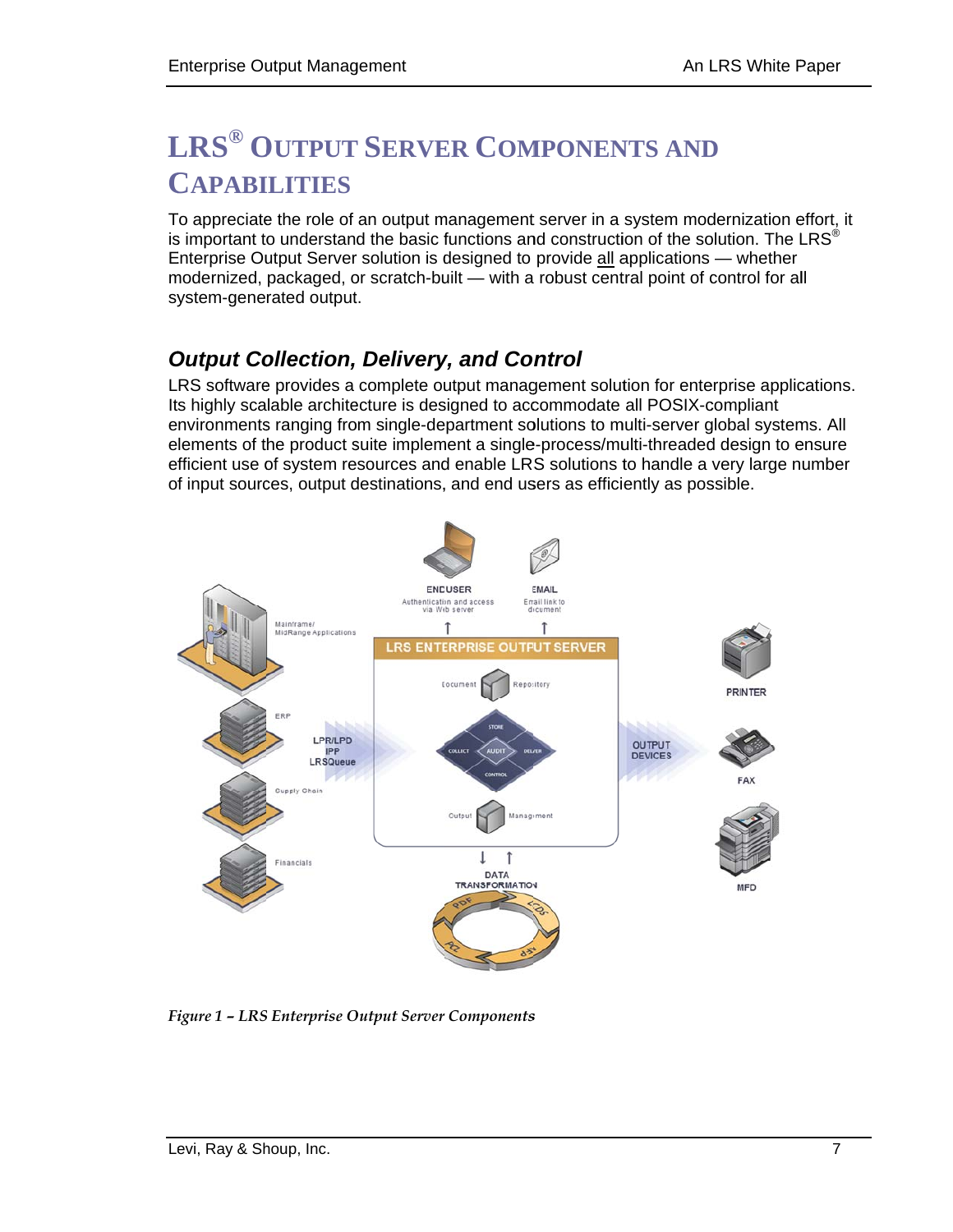#### **Output Collection**

Application modernization environments can involve numerous applications developed using different technologies. The LRS solution provides multiple techniques for data collection and capture. At the most basic level is support for the LPR/LPD protocol, which enables applications to pass a limited amount of job information via the LPR control file. More advanced interfaces include the LRSQueue protocol, a JAVA J2EE IPP client, Windows IPP, Windows COM, and the LRS Port Monitor. LRS has also developed integration components with a variety of vendors specializing in tools to run COBOL applications on Windows and open systems platforms.

These methods are fast and reliable. No matter which technique is used to collect or capture print jobs. LRS software is able to dynamically determine print job attributes from the actual print data. In addition to the data stream format (PDF, PostScript, PCL5, PCL6, ZPL, AFP, LCDS, JPEG, TIFF, etc.), the software determines the page size, total number of pages, the presence of color and whether the document is printing duplex or simplex. These job attributes can be used to determine how the print request is processed.

#### **Output Delivery**

The LRS solution can deliver print data via various protocols to remote printers, highcapacity print devices and servers. Printing transmission methods range from the basic LPR protocol to more advanced protocols like Direct Sockets, Internet Print Protocol (IPP), and BIP/PJL. These advanced options provide improved performance and enhanced communication between the LRS server and the remote device. The BIP/PJL option provides quaranteed document delivery and enhanced error reporting/recovery.

In addition to delivering output to printers, the LRS server also enables output to be sent via email, viewed via a web browser interface, or converted to PDF file form.

### **Administrator Control and User Access**

The interface for users and administrators is a web-based tool requiring no software to be installed at remote workstations. It works with any browser and is designed for both simplicity and flexibility. Companies are able to customize the interface to reflect corporate branding, etc. Users can select various 'tabs' to view more detailed information.

| <b>VPSX Print Server</b> (VSV1/oyer) |                                                                                                                          | Admin   Preferences   New Window   Logoff   Help |                        |                     |                                                    |                             |                                 |
|--------------------------------------|--------------------------------------------------------------------------------------------------------------------------|--------------------------------------------------|------------------------|---------------------|----------------------------------------------------|-----------------------------|---------------------------------|
|                                      |                                                                                                                          |                                                  |                        | <b>Printer List</b> |                                                    |                             |                                 |
| Refresh                              |                                                                                                                          |                                                  |                        |                     |                                                    |                             |                                 |
|                                      | Status Printer Info<br><b>Print Sarver</b>                                                                               | Location                                         |                        |                     |                                                    |                             | <b>Masking</b>                  |
|                                      | Top   Page Up   Page Down   Botton  <br>Add   Copy   Update   Delete   Activate   Connect   SNMP Info   Loc   Select All |                                                  |                        |                     |                                                    |                             | 15<br><b>Scroll Line Amount</b> |
| Find:                                |                                                                                                                          | Go                                               |                        | Command:            | Select a Command                                   | Go<br>$\ddot{}$             | Use Refresh Timer:              |
| Printer Mask:                        |                                                                                                                          |                                                  | Group Mesk:            |                     |                                                    | <b>VPSXMask:</b>            |                                 |
| Printer                              | <b>Name</b>                                                                                                              | <b>Status</b>                                    | <b>Queued Retained</b> |                     | Type                                               |                             | Information                     |
| $\Box$ PI12101                       | HP LaserJet 4200 DN                                                                                                      | Idle                                             | Ō                      | 8                   | <b>TCPIP/PJL</b>                                   | Paper-Low                   |                                 |
| F112103<br>o                         | HP Color LaserJet 3700                                                                                                   | Idle                                             | o                      | 8                   | <b>TCPIP/PJL</b>                                   | Attention-Required PaperLow |                                 |
|                                      | PS11124 HP Color LaserJet 465(DN                                                                                         | Idie                                             | o                      |                     | TCPIP/SOCK                                         | Attention-Required PaperLow |                                 |
|                                      | PS51123 HP LaserJet 8150 DN                                                                                              | Idle                                             | ö                      | 0                   | <b>TCPIP/PJL</b>                                   |                             |                                 |
|                                      | PS51269 HP LeserJet 2100                                                                                                 | Drained                                          | 0                      | 0                   | <b>TCPIP/PJL</b>                                   | Paper-Jam No-Paper          |                                 |
|                                      | PS74125 IBM Infoprint 1145                                                                                               | Idle                                             | Ü                      | $\mathbf{0}$        | <b>TCPIP/PJL</b>                                   | Paper-Low                   |                                 |
|                                      | S74135 Lexmark Optra T620 PmtCryption 1.1 Idle                                                                           |                                                  |                        | 8                   | <b>TCPIP/SECURE</b>                                |                             |                                 |
|                                      | PS74139 IBM Infoprint 2060ES                                                                                             | tdle                                             |                        |                     | <b>TCPIP/IPP</b>                                   | Paper-Low                   |                                 |
| п                                    | PS74141 HP LaserJet 2100 DN                                                                                              | Idie                                             | o                      | 0                   | <b>TCPIP/LPD</b>                                   |                             |                                 |
|                                      | PS74146 Ricoh Aficio 2035e                                                                                               | <b>Idle</b>                                      |                        | 9                   | <b>TCPIP/PJL</b>                                   |                             |                                 |
| п                                    | PS74148 HP LaserJet 4100 TN                                                                                              | Drained                                          | 9                      | 0                   | <b>TCPIP/SECURE Printer Offline Not-Responding</b> |                             |                                 |

Figure 2 - The management interface gives administrators web-based control over all output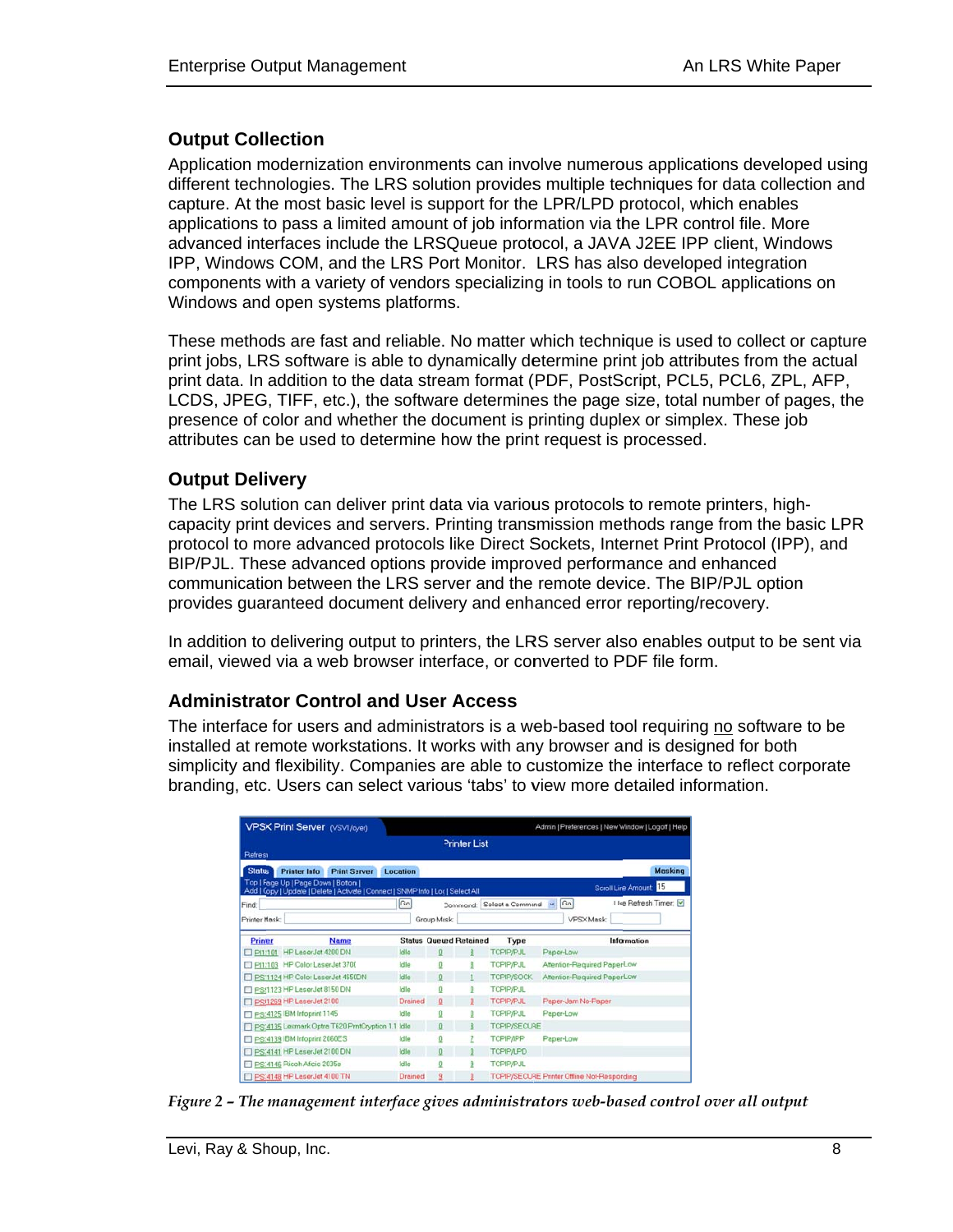### **Data Stream Conversions**

One major hurdle in any modernization effort is the challenge of printing or viewing systemgenerated output when legacy hardware no longer exists in the new environment. To avoid this problem, the LRS Enterprise Output Server invokes data stream conversion modules that transform legacy output formats to almost all popular modern formats. Table 1 outlines some of the typical conversions used by the LRS solution during the course of modernization projects. However, additional data stream conversions can be implemented when required to meet the needs of a specific project.

|                |                                    |            |                   | $1.4.9$ or $2.4.4$ or $2.4.1$ or $1.4$ |            |            |
|----------------|------------------------------------|------------|-------------------|----------------------------------------|------------|------------|
|                | <b>Conversions</b>                 | <b>PCL</b> | <b>PostScript</b> | <b>TIFF</b>                            | <b>PDF</b> | <b>AFP</b> |
| ("from")       | <b>AFP</b>                         | X          | X                 | X                                      | X          |            |
|                | Mixed-mode data                    | X          | X                 |                                        | X          |            |
| <b>Streams</b> | <b>LCDS (Xerox)</b>                | X          | X                 |                                        | X          | X          |
| <b>Data</b>    | <b>PCL</b>                         |            |                   | X                                      | X          | X          |
| Legacy         | <b>PDF</b>                         | X          | X                 |                                        | X          | X          |
|                | <b>Image File</b><br><b>Format</b> | X          | X                 |                                        | X          | X          |

*Target Data Streams ("to")* 

*Table 1 – Select data stream conversions used during system modernization projects* 

Flexible data stream conversion support eliminates the need to re-write legacy application code, even when the original devices are unsupported on the modernized platform. For example, mainframe applications may have been designed to generate LCDS, Metacode, or AFP formatted documents and transmit them to a high-volume printer via a Bus/Tag interface. The LRS solution enables this same application code to send these documents to standard TCP/IP devices. This ability to seamlessly convert data streams helps LRS Enterprise Output Server software preserve a company's investments in proven legacy applications and the documents they create.

## *Document Storage and Viewing*

One of the biggest challenges when modernizing legacy environments is providing access to data stored in legacy archives. Documents stored in mainframe-based archival systems often become inaccessible once the legacy hardware is removed – a major problem for organizations that are legally required to retain electronic copies for five or more years.

The document viewing component of the LRS Enterprise Output Server provides web-based viewing of documents from a variety of legacy platforms. Powerful search functions enable users to quickly find the exact document needed to answer a customer question or comply with an auditor's inquiry.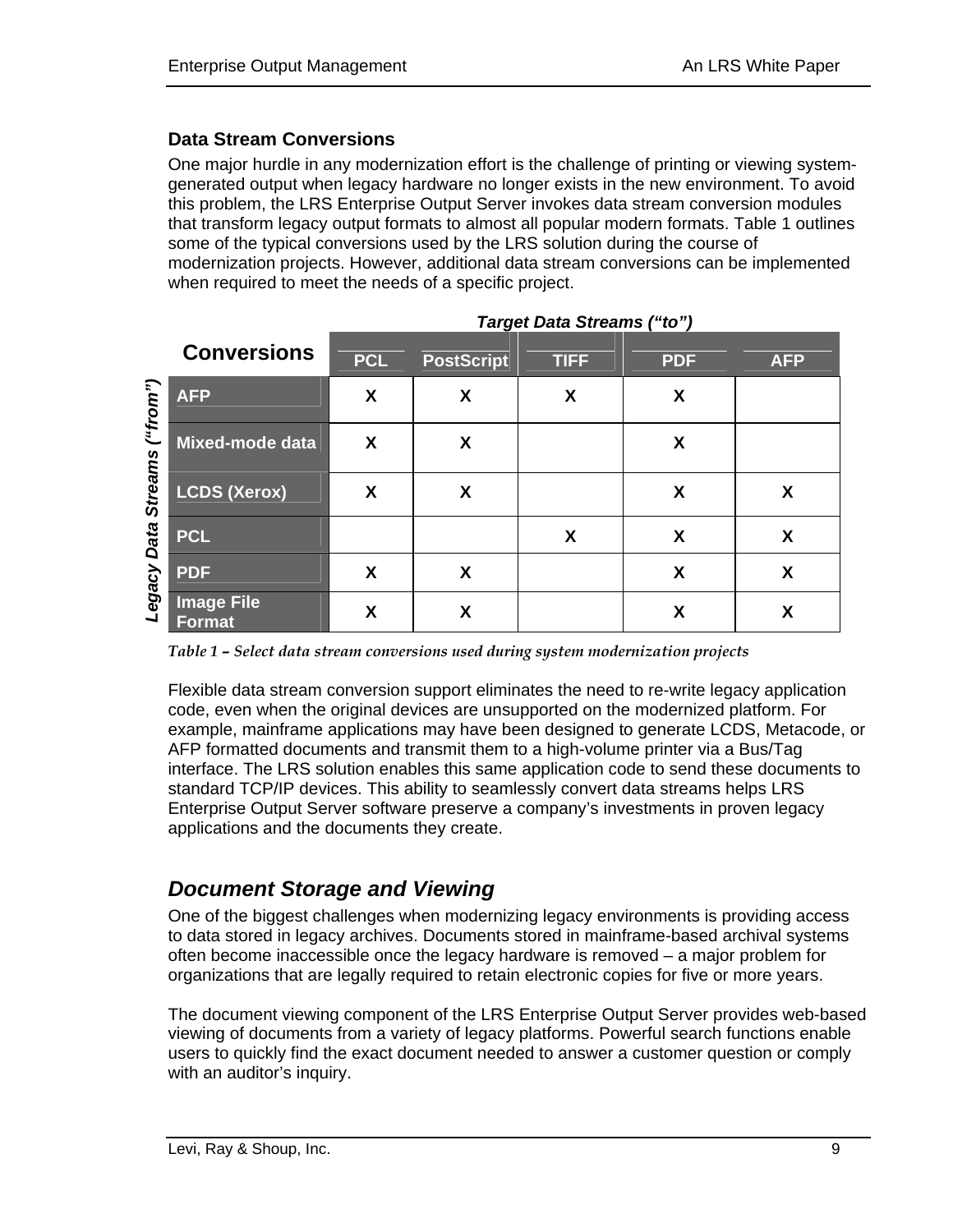| PageCenterX (PCXDEMO/hrudnak)                                     |                                                                                                            | Close   Help  |
|-------------------------------------------------------------------|------------------------------------------------------------------------------------------------------------|---------------|
|                                                                   | PageCenterX Document Browse (Customer Bill - RANDY WHEELER - 303-798-4110-001R.bd)                         |               |
| Top   Page Up   Page Down   Bottom                                |                                                                                                            | ot 7<br>Poge: |
| Print +  Information   Export   Add to Favorites                  |                                                                                                            |               |
|                                                                   | Folder Path: /Financials/Accounts Receivable/Customer Bills/303-738-4110-001R/                             |               |
| Find                                                              | Case Sensitive: Whole Words:<br>Find Previous<br>Find Next<br>Go                                           | B             |
| U S EAST COMMUNICATIONS<br>P.O BOX 1234<br>DENVER, CO. 12345-4321 | RANDY WHEELER<br>88 MARKET (TREET APT 2<br>BILL DATE:<br>MAY 07, 2008<br>ACCOUNT NUMBER: 303-798-4110-001R |               |
|                                                                   | U SEAST COMMUNICATIONS PAGE                                                                                |               |
| TOTAL<br>AMOUNT<br>DUE.                                           | · PAST DUE CHARGES<br>\$71.49<br>. CURRENT CHARGES DUE MAY 26<br>\$13.33<br>. TOTAL AMOUNT DUE<br>\$154.82 |               |
| ACCOUNT<br>SUMMARY                                                | . PAST DUE CHARGES AND CREDITS                                                                             |               |
| <b>PAYMENTS</b>                                                   | \$71.49<br>PRIOR CHARGES<br><b>ADJUSTMENTS</b><br>.00<br>.00                                               |               |
|                                                                   | . TOTAL PAST CHARGES AND CREDITS<br>\$71.49                                                                |               |
|                                                                   | · CURRENT CHARGES DUE MAY 26                                                                               |               |
|                                                                   | U S EAST COMUNICATIONS<br>19.15<br>LOCAL CHARGES<br>1.76<br>UNREGULATED SERVICES                           |               |
|                                                                   | 14.42<br>LONG DISTANCE SERVICES<br>IF YOU HAVE QUESTIONS, CALL 1-80(-244-1111                              |               |
| TT4T                                                              | 35.31<br>BILLING INQUIRIES CALL 1 800 222-0100<br>TO PLACE AN ORDER CALL 1 800 222-0:00                    |               |

Figure 3 - Web-based document viewing interface

Depending on user and document security settings, users can print to any LRS-managed device, annotate, and export archived documents as well as forward an electronic copy via email. Many functions of the LRS Enterprise Output Server can be integrated directly into corporate portals or other systems in the modernized environment.

As explained earlier, the LRS Enterprise Output Server can seamlessly transform legacy data streams into formats that can be printed on modern devices. This same capability is useful in converting legacy archive data into PDF, text, or image formats for viewing and storing documents in the LRS solution.

## **THE SUM OF THE PARTS**

The LRS Enterprise Output Server is designed to form a scalable central point of control that supports a wide variety of network protocols, data streams, and hardware platforms. Since modernization projects aim to bridge the gap between legacy technologies and emerging ones, the importance of this flexibility cannot be overstated. The open standards-based approach of the LRS solution protects customers' current IT investments from becoming obsolete as future technologies emerge - thus reducing and delaying the need to modernize the same system in the future.

Just as the print management and document viewing interfaces involve multiple components, they are likewise individual elements of the larger LRS offering. The print management component provides assured document delivery while the viewing component helps companies avoid hardcopy-related costs.